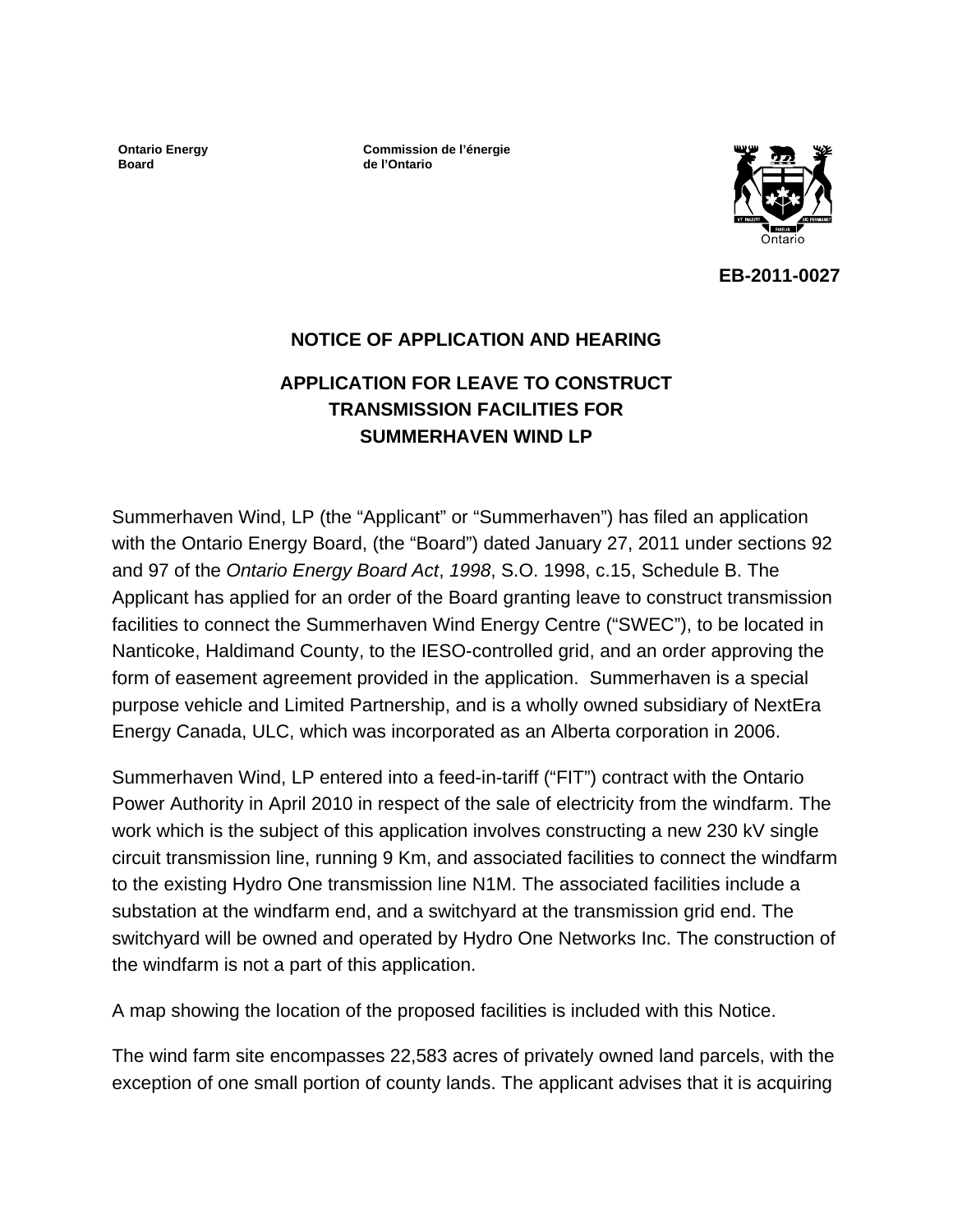the interests needed for the construction of the SWEC and for access to the lands during construction, via a standard form license and option agreement. The Option Agreements were entered into for the purposes of developing the SWEC and its ancillary infrastructure, including the proposed transmission facilities. Summerhaven will construct, own and operate the facilities. The scheduled in-service date is December 2011, and in any event no later than January 2012.

The Board has assigned File No. EB-2011-0027 to this application.

## **How to see Summerhaven Wind, LP's Application**

Copies of the application and the pre-filed evidence in support of the application will be available for public inspection at the Board's offices and at the Applicant's offices and website.

### **Written Hearing**

The Board intends to proceed with this matter by way of a written hearing unless a party satisfies the Board that there is a good reason for not holding a written hearing. If you object to the Board holding a written hearing in this matter, you must provide written reasons why an oral hearing is necessary. Any submissions objecting to a written hearing must be received by the Board and copied to the applicant within **10 days** of the publication or service date of this notice.

### **How to Participate**

You may participate in this proceeding in one of three ways:

## **1. Become an Intervenor**

Intervenors participate actively in the proceeding (i.e., submit written questions, evidence, and arguments, and cross-examine witnesses at an oral hearing).

A request for intervenor status must be made by letter of intervention and be received by the Board no later than **10 days** from the publication or service date of this notice. A letter of intervention must include: (a) a description of how you are, or may be, affected by the outcome of this proceeding; (b) if you represent a group, a description of the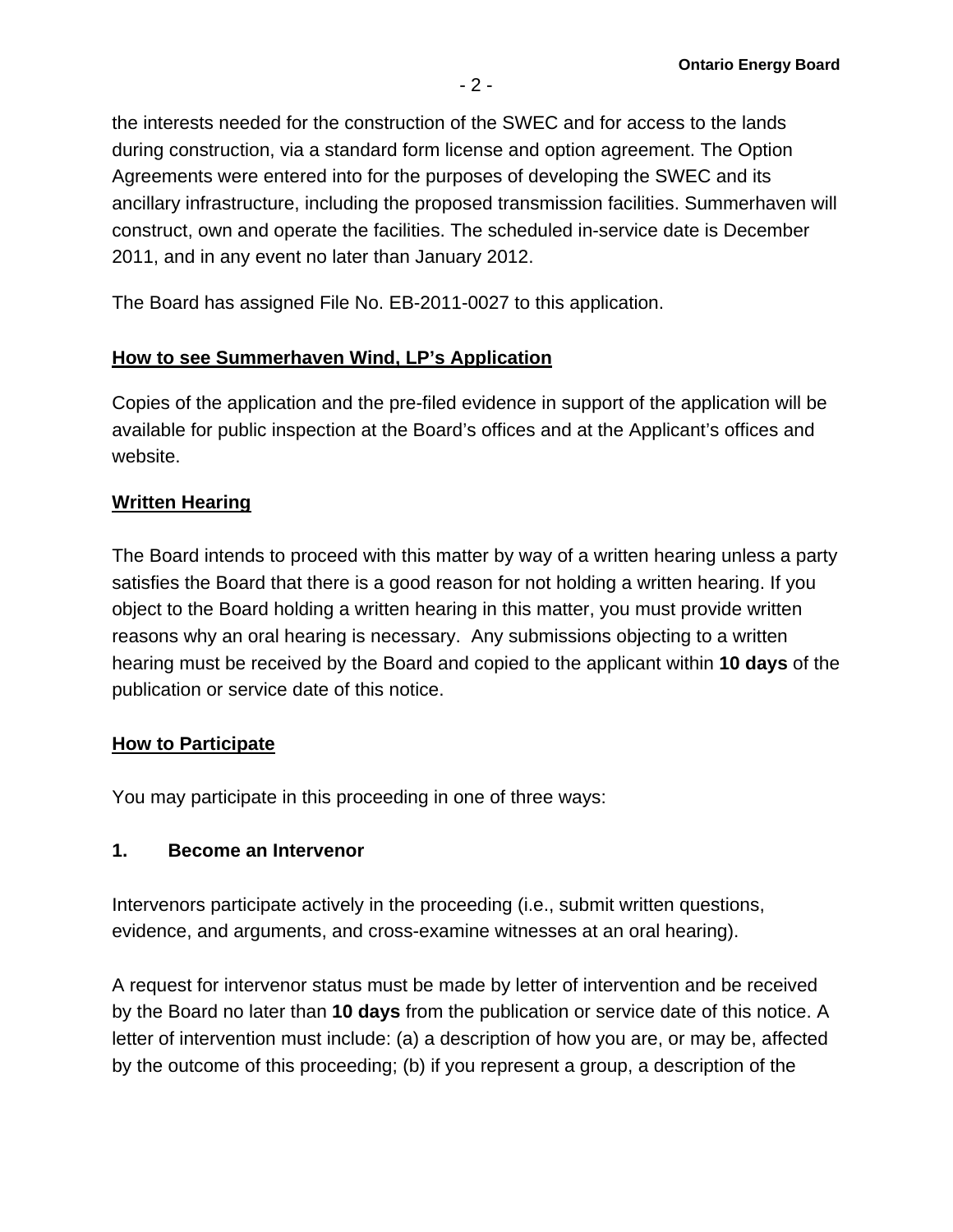group and its membership; and (c) whether you intend to seek an award of costs and the grounds for your cost award eligibility.

You must provide a copy of your letter of intervention to the applicant.

Everything an intervenor files with the Board, including the intervenor's name and contact information, will be placed on the public record, which means that all filings will be available for viewing at the Board's offices and will be placed on the Board's website.

If you already have a user ID, please submit your intervention request through the Board's web portal at [www.errr.ontarioenergyboard.ca](http://www.errr.ontarioenergyboard.ca/). Additionally, two paper copies must be submitted to the address set out below.

If you do not have a user ID, visit the Board's website under e-Filing Services and complete a user ID/password request form. For instructions on how to submit documents and naming conventions please refer to the RESS Document Guidelines found at [www.ontarioenergyboard.ca/OEB/Industry,](http://www.ontarioenergyboard.ca/OEB/Industry) e-Filing Services.

The Board also accepts interventions by e-mail, at the address below, and again, two additional paper copies are required. Those who do not have internet access are required to submit their intervention request on a CD in PDF format, along with two paper copies.

### **2. Send a Letter with your Comments to the Board**

If you wish to comment on the proceeding without becoming an intervenor, you may submit a letter of comment to the Board Secretary.

All letters of comment sent to the Board will be placed on the public record, which means that the letters will be available for viewing at the Board's offices and will be placed on the Board's website.

Before placing the letter of comment on the public record, the Board will remove any personal (i.e., not business) contact information from the letter of comment (i.e., the address, fax number, phone number, and e-mail address of the individual). However, the name of the individual and the content of the letter of comment will become part of the public record.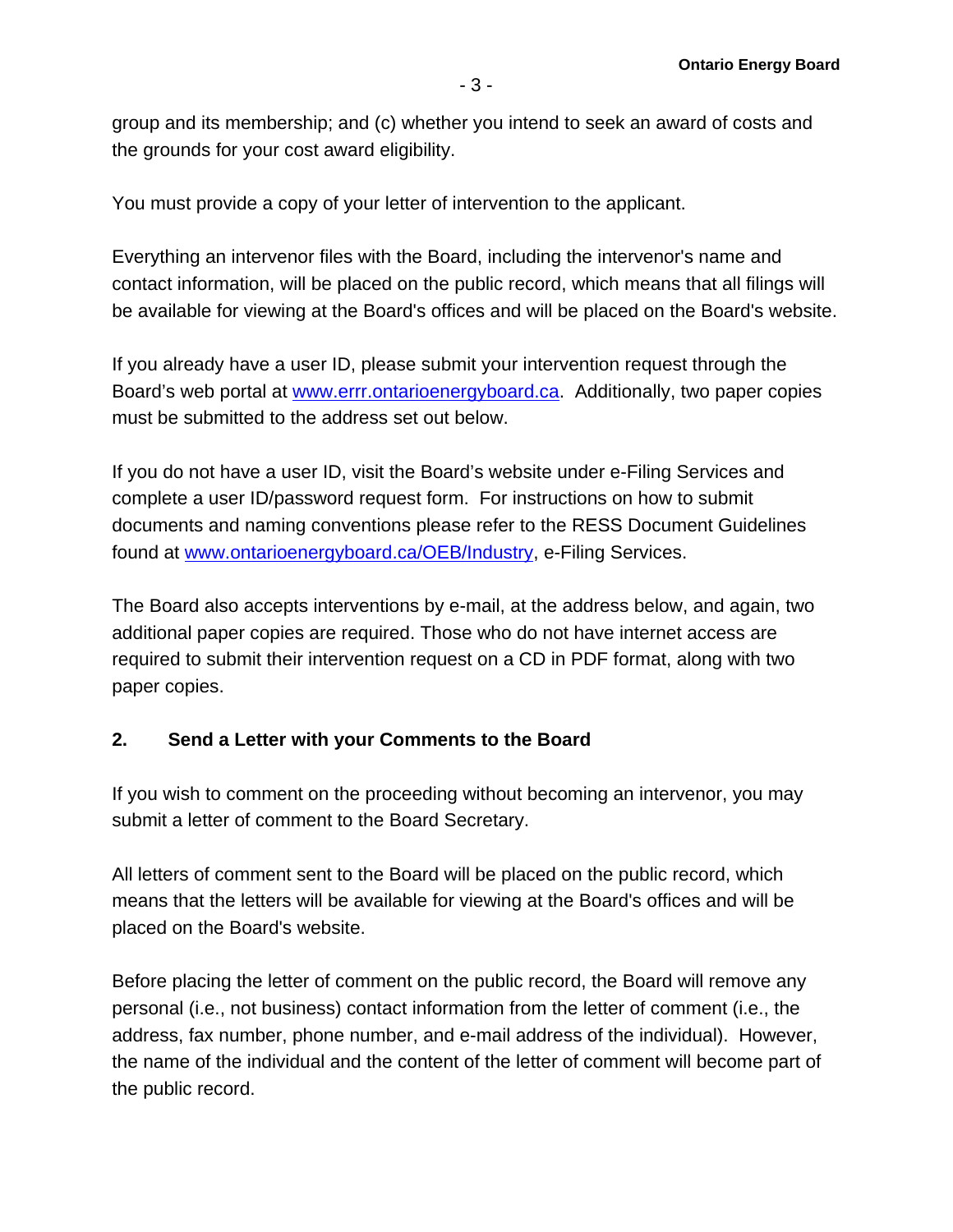A complete copy of your letter of comment, including your name, contact information, and the content of the letter, will be provided to the applicant and the Hearing Panel.

Your letter of comment must be received by the Board no later than **30 days** from the publication or service date of this notice. The Board accepts letters of comment by either post or e-mail at the addresses below.

#### **3. Become an Observer**

Observers do not participate actively in the proceeding but receive documents issued by the Board in the proceeding. There is no fee for observers to receive documents issued by the Board.

A request for observer status must be made in writing and be received by the Board no later than **10 days** from the publication or service date of this notice. The Board accepts observer request letters by either post or e-mail at the addresses below.

All letters requesting observer status will become part of the public record, which means that the letters will be available for viewing at the Board's offices and will be placed on the Board's website.

Before placing the request for observer status on the public record, the Board will remove any personal (i.e., not business) contact information from the request (i.e., the address, fax number, phone number, and e-mail address of the individual). However, the name of the individual and the content of the request for observer status will become part of the public record.

Observers may also request documents filed by the applicant and other parties to the proceeding but must request these documents directly from the relevant party. Observers may be required to pay for the costs of reproducing and delivering the material.

Most documents filed in this application will also be available on the Board's website.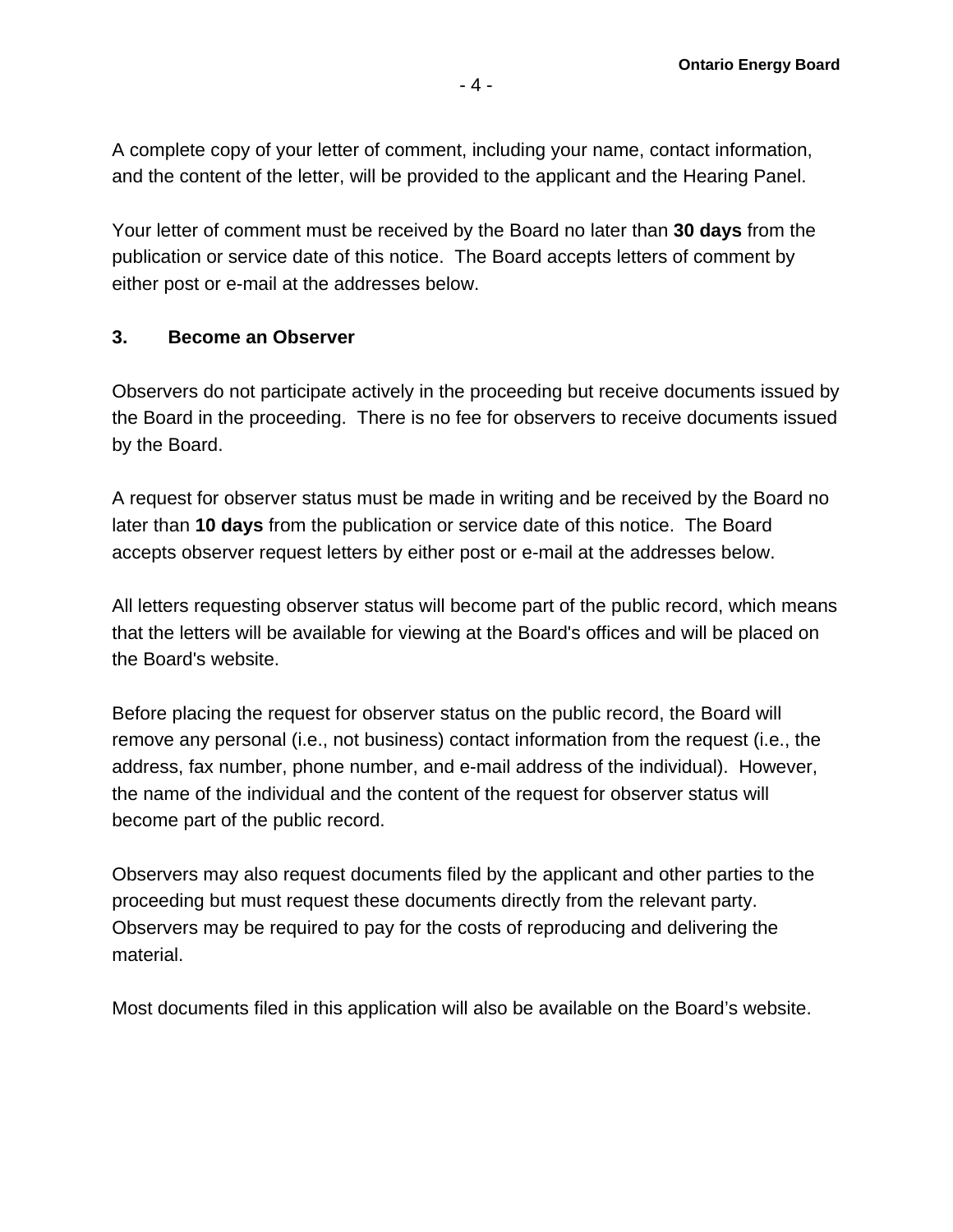#### **How to Contact Us**

In responding to this Notice, please reference Board file number EB-2011-0027 in the subject line of your e-mail or at the top of your letter. It is also important that you provide your name, postal address and telephone number and, if available, an e-mail address and fax number. All communications should be directed to the attention of the Board Secretary at the address below, and be received **no later than 4:45 p.m.** on the required date.

### **Need More Information?**

Further information on how to participate may be obtained by visiting the Board's [www.ontarioenergyboard.ca/OEB/Industry](http://www.ontarioenergyboard.ca/OEB/Industry) or by calling our Consumer Relations Centre at 1-877-632-2727.

### **IMPORTANT**

**IF YOU DO NOT FILE A WRITTEN SUBMISSION OBJECTING TO A WRITTEN HEARING OR DO NOT PARTICIPATE IN THE HEARING BY FILING WRITTEN SUBMISSIONS IN ACCORDANCE WITH THIS NOTICE, THE BOARD MAY PROCEED WITHOUT YOUR PARTICIPATION AND YOU WILL NOT BE ENTITLED TO FURTHER NOTICE IN THIS PROCEEDING.**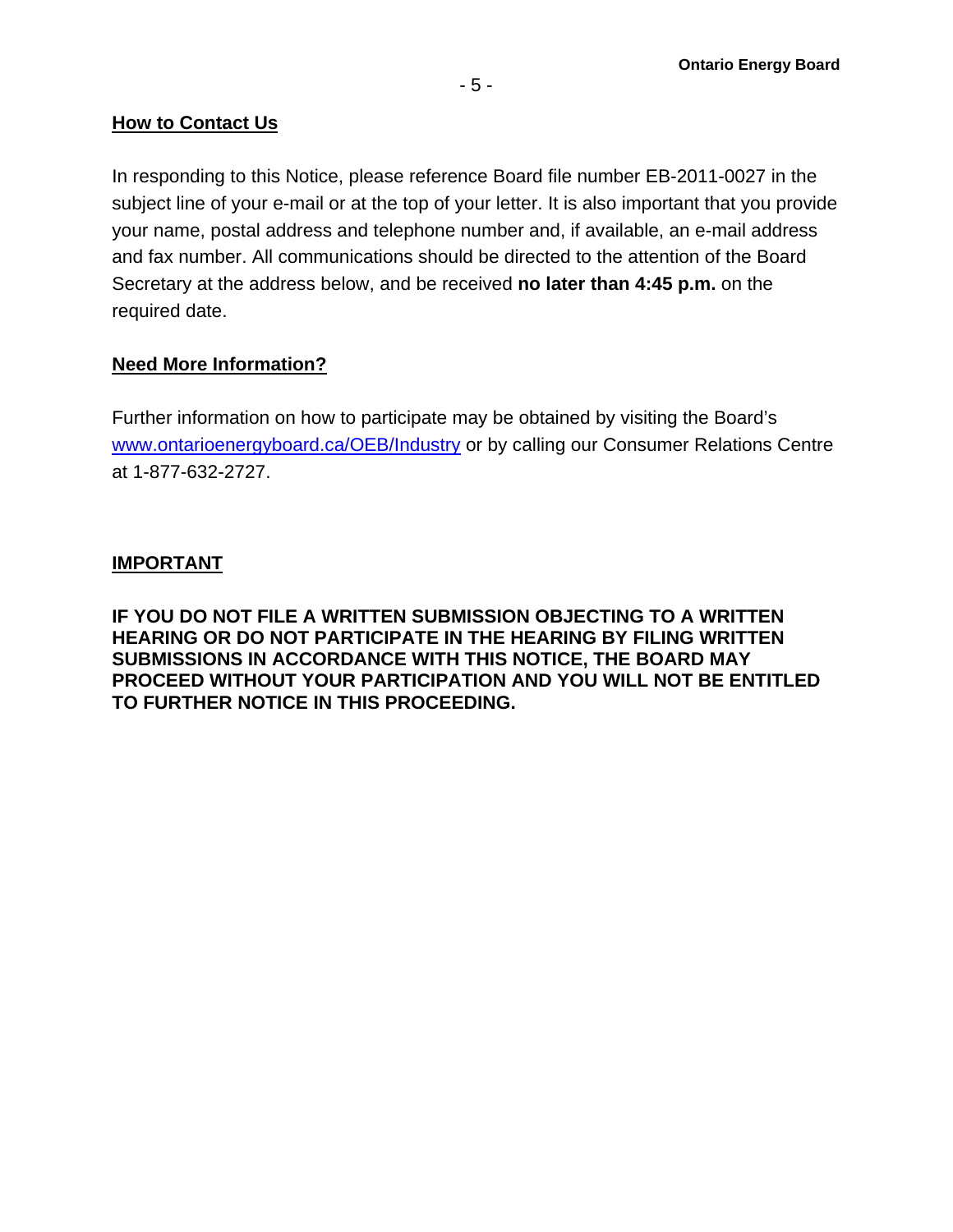#### **Addresses:**

#### **The Board:**

Ontario Energy Board P.O. Box 2319  $27<sup>th</sup>$  Floor 2300 Yonge Street Toronto ON M4P 1E4 Attention: Board Secretary Filings: <https://www.errr.ontarioenergyboard.ca/>

E-mail: [boardsec@ontarioenergyboard.ca](mailto:boardsec@ontarioenergyboard.ca) Tel: 1-888-632-6273 (Toll free) Fax: 416-440-7656

#### **The Applicant:**

Summerhaven Wind, LP c/o NextEra Energy Canada, ULC 5500 North Service Road, Suite 205 Burlington ON L7L 6W6 Attention: Ben Greenhouse, Project Director, Development E-mail: Ben.greenhouse@nexteraenergy.com Tel:905-335-4904, extension 13 Fax: 905-335-5731

#### **Counsel of the Applicant:**

 Toronto ON M5K 1E6 Ms. Kristyn Annis McCarthy Tétrault LLP Toronto Dominion Bank Tower 66 Wellington Street West Box 48, Suite 5300 kannis@mccarthy.ca

**DATED** at Toronto, February 24, 2011

#### **ONTARIO ENERGY BOARD**

*Original Signed By*

Kirsten Walli Board Secretary